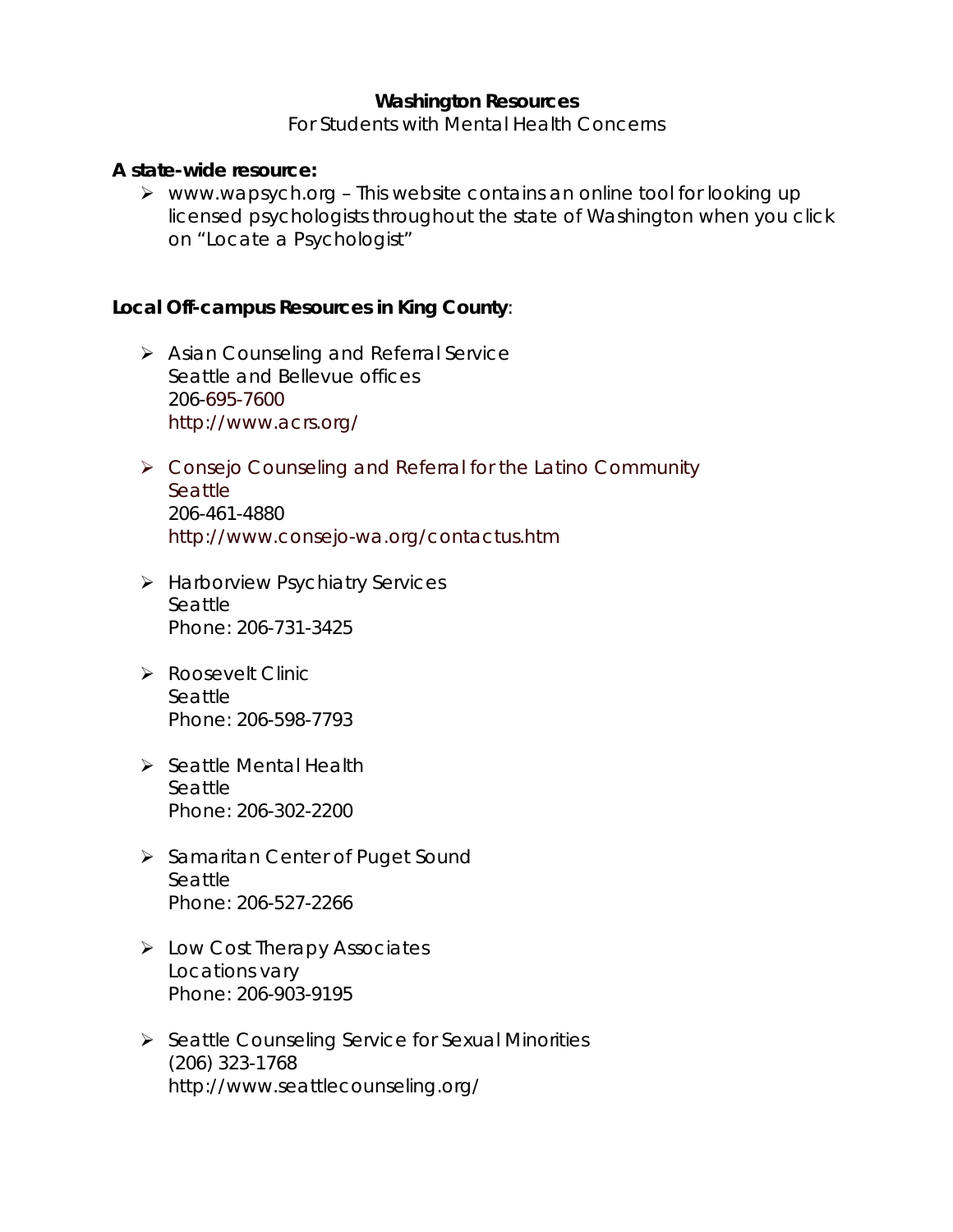**A facility in Tacoma that may offer a temporary place to stay for someone in acute crisis:** 

#### **Crisis Triage (24-hour)**

3580 Pacific Avenue Tacoma, WA 98418

253-798-4357

Short-term psychiatric crisis intervention services provided in a safe, medically supervised environment.

The Crisis Triage Center is a short-term behavioral health observation and treatment unit for individuals experiencing a mental health crisis of any type. The CTC utilizes the clinical expertise of psychiatric nursing and mental health professionals to provide an effective clinical alternative to jails, hospitals, and helps prevent more severe deterioration. Persons may stay for as little as an hour or up to 72 hours, depending on the severity and nature of their crisis. The CTC provides a professionally staffed, quiet and safe environment that enables a person to stabilize during a period of crisis. CTC staff assist the individual to regain composure/control over the factors and circumstances contributing to their crisis, be observed and evaluated, and referred or returned to the appropriate setting at discharge. Active discharge planning is a key feature of the CTC service and begins immediately on admission.

### **Eating Disorder Resources:**

- ◊ www.nationaleatingdisorders.org This website contains an online tool for looking up treatment providers in various states when you click on "treatment referrals."
- ◊ Samaritan Center of Puget Sound 564 NE Ravenna Seattle, WA Phone: 206-527-2266 http://www.samaritanps.org/
- ◊ The Moore Center Bellevue, WA 425-451-1134 http://www.moorecenterclinic.com/

### **Hotlines – 24 hours**

King County Crisis Line: (206) 461-3222 or (866) 427-4747

Pierce County Crisis Line: (253) 798-4333 or 1-800-576-7764